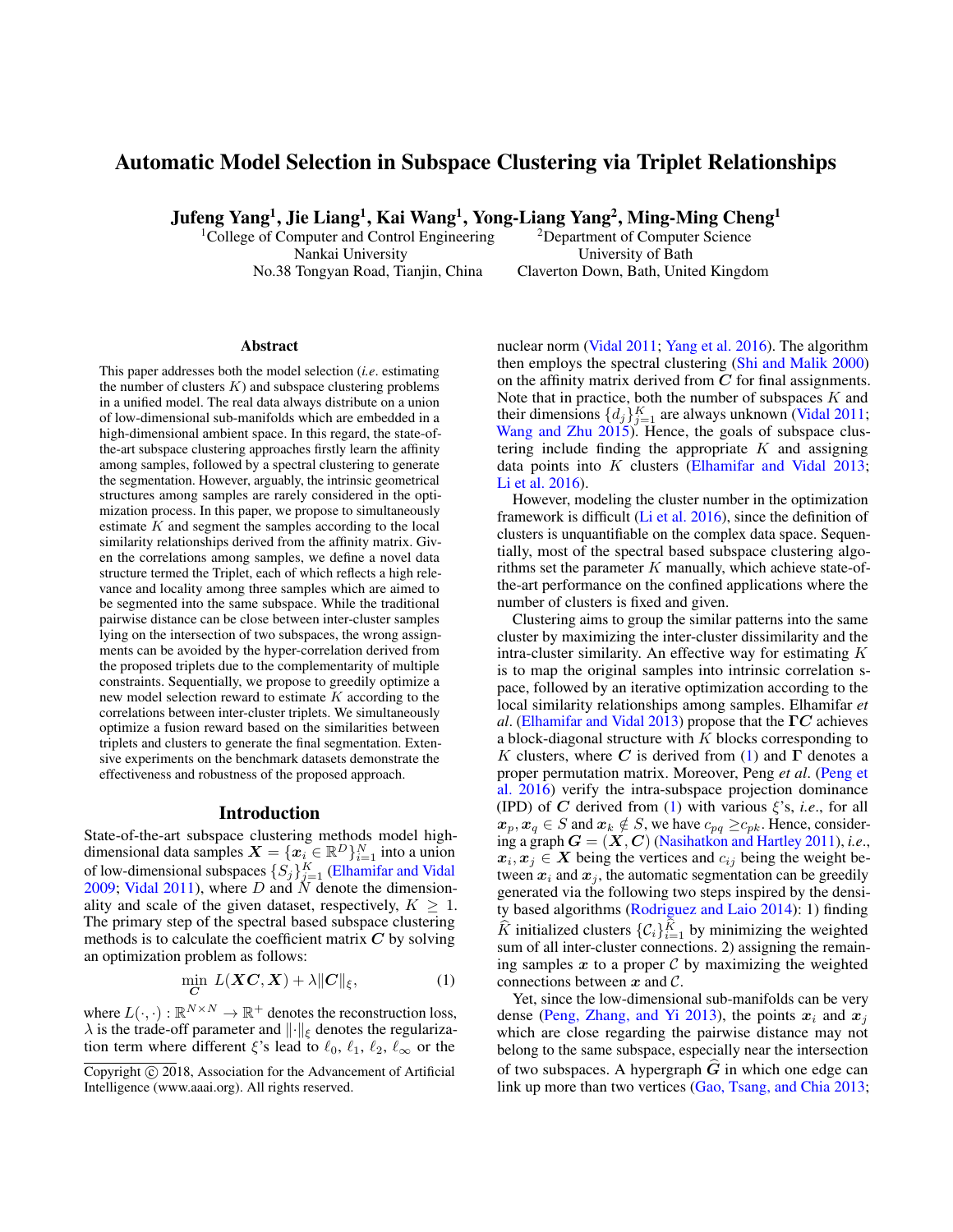[Kim et al.](#page-7-12) 2014) is then proposed to replace the pairwise G. Besides, the local geometry of each  $x_i$  can be linearly reconstruct from its correlated points (*i.e.*  $x_j$  for which the  $c_{ij}$ is large) [\(Yin, Gao, and Lin 2016\)](#page-7-13). In this paper, we further introduce a novel data structure termed the *Triplet*, *i.e.*,  $\tau$ , to explore the local geometry with hyper-correlations rather than pairwise similarity. Each  $\tau$  contains three points, *i.e.*,  $x_i$ ,  $x_j$ ,  $x_k$ , together with their correlations, *i.e.*,  $c_{ij}$ ,  $c_{jk}$  and  $c_{ki}$ , for which we considered as a meta-element for clustering. All the correlations are large enough to ensure that the three points are strongly connected according to the IPD property [\(Peng et](#page-7-7) al. [2016\)](#page-7-7). The proposed triplet relationship achieves favorable theoretical guarantee against the pairwise one in the following two folds. On one hand, it is more robust when partitioning the inter-cluster samples near the intersection of two submanifolds due to the complementarity of multiple constraints. On the other hand, it evokes mutual restrictions of neighbored samples thus depicts a local geometrical structure, by which we can calculate the segmentation greedily.

Sequentially, in this paper, we propose a framework termed the autoSC to simultaneously estimate the number of clusters and segment the samples by exploring the local geometrical structure derived from the given coefficient matrix C. Specifically, we first generate  $\overline{C}$  by solving the subspace representation problem in [\(1\)](#page-0-0), followed by extracting the triplet relationship  $\tau$ . Then, we greedily initialize  $\hat{K}$  clusters, *i.e.*,  $\{\mathcal{C}_i\}_{i=1}^K$ , to maximize the inter-cluster dissimilarity among triplets, which is obtained via a new model selection reward. Finally, we assign each of the remaining samples into  $\mathcal C$  to maximize the intra-cluster similarity by optimizing a new fusion reward.

We have mainly two contributions. First, we define the triplet relationship  $\tau$  which induces a high relevance and locality among three samples to explore the local similarity, and verify its favorable performance against the traditional pairwise relation. Second, we design a greedy framework for joint model selection and clustering utilizing the intrinsic geometrical structures depicted by the proposed triplet relationships. Extensive experiments on benchmarks indicate that our proposed autoSC outperforms the state-of-the-art methods.

#### Related Work

### Subspace Representations

Automatically finding the clusters of samples is a crucial issue in computer vision [\(Elhamifar and Vidal 2009;](#page-7-0) [Zhao et al.](#page-7-14) 2017; [Schroff, Kalenichenko, and Philbin 2015\)](#page-7-15). Traditional subspace clustering first constructs a sparse linear representation of each data sample using the remaining as a dictionary [\(Li and Vidal 2015;](#page-7-16) [Cheng et al.](#page-7-17) 2016). It generates a coefficient matrix  $C \in \mathbb{R}^{N \times \tilde{N}}$  by solving the optimization problem in [\(1\)](#page-0-0). By modifying the regularization term, *i.e.*, the value of  $\xi$  in  $||C||_{\xi}$ , researchers generate coefficient matrix C considering different intrinsic properties of the data space  $X$ .

The  $\ell_0$  and  $\ell_1$  norm based algorithms [\(Yang et al.](#page-7-2) 2016) intend to eliminate most non-zero values of  $C$ , since  $c_{ij}$  denotes the similarity between samples  $x_i$  and  $x_j$  and the connections only exist when  $x_i$  and  $x_j$  belong to same subspace. Meanwhile, there are  $\ell_2$  and nuclear norm based methods [\(Hu et al.](#page-7-18) 2014; [Liu, Latecki, and Yan 2010\)](#page-7-19) intending to preserve as many the non-zero values in  $C$ . These frameworks interpret the coefficient matrix by that each column of  $C$ , *i.e.*,  $c_i$ , is the self-representation of  $x_i$ , thus they preserve all values to ensure the mapping invariance (also termed as the grouping effect [\(Lu et al.](#page-7-20) 2012)). Recently, the mixed norms such as trace Lasso [\(Lu et al.](#page-7-21) 2015) and elastic net [\(You et al.](#page-7-22) [2016\)](#page-7-22) are applied to the optimization model for the tradeoff between the sparsity and the grouping effect. There also arise frameworks which incorporate various constraints into the model. For example, [\(Guo, Gao, and Li 2013\)](#page-7-23) considers the similarity between neighbors in sequential data, of which the new penalty  $||CR||_1$  forces consecutive columns of C to be similar where  $\bf{R}$  is a lower triangular matrix with  $-1$  on the diagonal and 1 on the second diagonal.

In this paper, we generate the triplet relationship by exploring the intrinsic geometrical structures depicted in the coefficient matrix  $C$  from off-the-shelf subspace representation modules. We verify that the proposed method is robust to the combination of  $C$  with various properties.

#### Estimating the Number of Clusters

However, in most real applications,  $K$  is unknown to the clustering algorithms [\(Elhamifar and Vidal 2009\)](#page-7-0). Considering the block-diagonal structure of the coefficient matrix [\(Feng](#page-7-24) et al. [2014\)](#page-7-24), Liu *et al*. [\(Liu et al.](#page-7-25) 2013) propose to utilize the heuristic estimator:  $\hat{K} = N - \text{round}(\sum f_{\epsilon}(\sigma_i))$ , where  $\epsilon$  is a cut-off threshold,  $\sigma_i$  denotes a singular value of normalized Laplacian matrix and  $f_{\epsilon}$  is a summation function which counts different values regarding that  $\sigma_i < \epsilon$ . The singular based methods [\(Favaro, Vidal, and Ravichandran 2011;](#page-7-26) [Elhamifar and Vidal 2009\)](#page-7-0) rely on the large gap between singulars, which is effective only when the sub-manifolds are sparse in the ambient space.

The density based methods always iteratively find the optimal number of clusters and the optimal assignment by analyzing the density among samples. In [\(Rodriguez and Laio](#page-7-9) [2014\)](#page-7-9), Rodriguez *et al*. assume that the cluster centers are characterized by a higher density than its neighbors and different centers should be far enough. For each sample  $x_i$ , its local density  $\rho_i = \sum_j \mathcal{X}(d_{ij} - d_c)$  and the distance  $\delta_i = \min_{\mathbf{x}_j : \rho_j > \rho_i}(d_{ij})$  from points of higher density are iteratively calculated for comparison. The algorithm finds a tradeoff between  $\rho$  and  $\delta$  to decide the cluster centers and the assignment of the remained samples. Wang *et al*. [\(Wang and](#page-7-4) [Zhu 2015\)](#page-7-4) propose the Dirichlet process based Bayesian nonparametric method (DP-space) to exploit the tradeoff between data fitness and model complexity, which is more tolerate to noisy and outlier values than the alternative algebraic and geometry solutions. Li *et al*. propose the SCAMS [\(Li, Cheong,](#page-7-27) [and Zhou 2014\)](#page-7-27) which penalizes the clustering cost by minimizing the Frobenius inner product  $-\langle C, \mathcal{B} \rangle$  and estimates K by minimizing  $rank(\mathcal{B})$ , where  $\mathcal B$  is a binary relationship matrix encoding the pairwise relationships among samples. Correlation clustering (CC) [\(Beier, Hamprecht, and Kappes](#page-7-28) [2015\)](#page-7-28) minimizes the sum of the weights of the cut edges on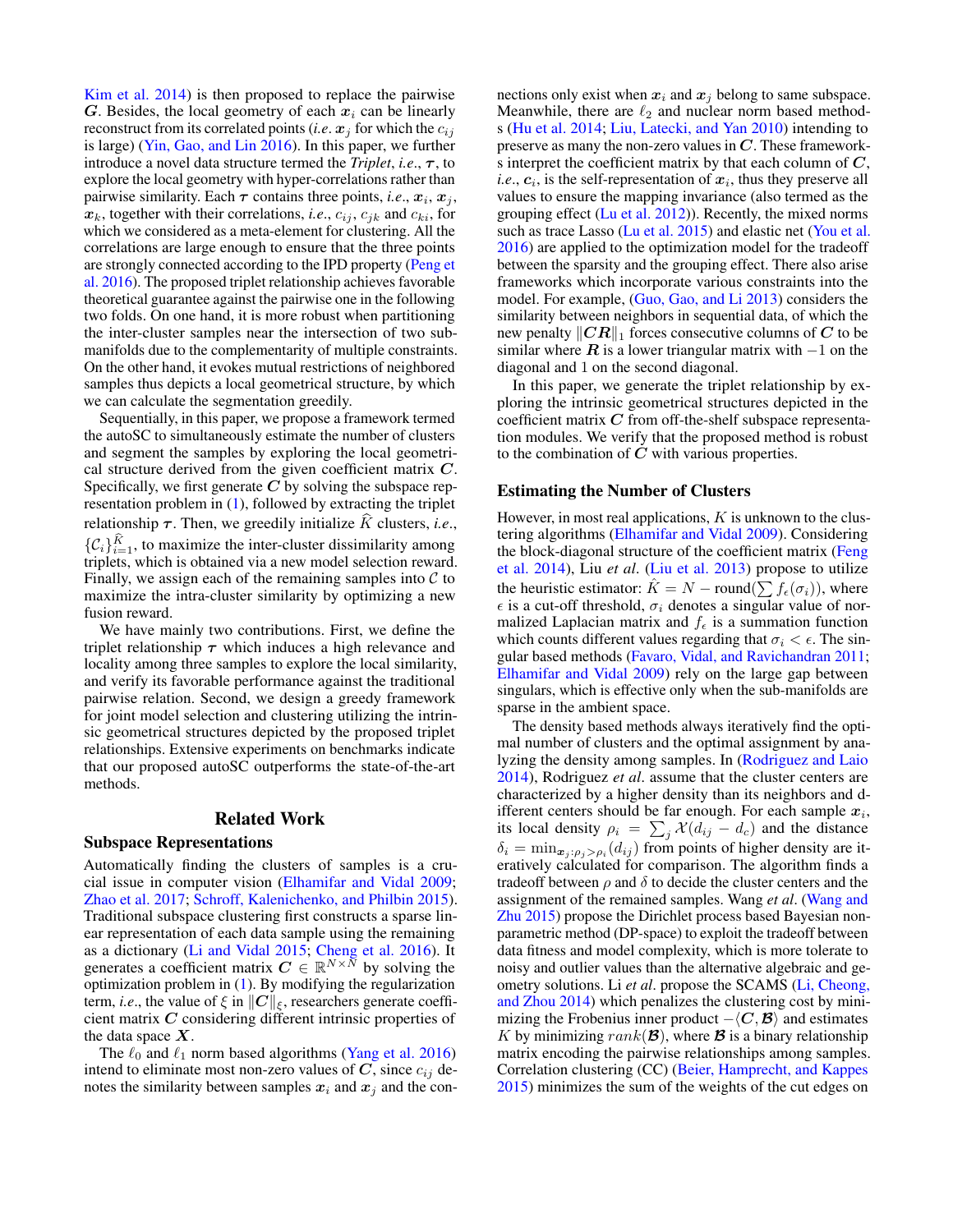an undirected graph with positive and negative edge weights, such that  $y^* = \arg \min_y \sum w_{ij} y_{ij}$  where the label  $y_{ij} = 1$ as cut and  $y_{ij} = 0$  as uncut. However, these algorithms only take the pairwise correlation into consideration, and they can not be robust when subspaces are very dense and samples of different subspaces are not completely distinguished.

The hyper-graph relation [\(Lu et al.](#page-7-29) 2016; [Purkait et al.](#page-7-30) [2014\)](#page-7-30) avoids such drawbacks and the literature follows two different directions. Some transform the hyper relationship into another pairwise graph [\(Gao, Tsang, and Chia 2013;](#page-7-11) [Schölkopf, Platt, and Hofmann 2006\)](#page-7-31), followed by the conventional graph clustering method [\(Shi and Malik 2000\)](#page-7-3) to generate the segmentation. There are also generalization methods [\(Liu, Latecki, and Yan 2010;](#page-7-19) [Li et al.](#page-7-6) 2016) extending the pairwise graph to the hyper-graph or tensor analysis. For example, the tensor affinity variant of SCAMS, *i.e*., SCAMSTA [\(Li et al.](#page-7-6) 2016), exploits the higher order mathematical structures by providing multi groups of nodes in  $\mathcal{Z}$ , *i.e.*,  $\mathcal{Z} = \sum_{k} z_r \circ z_r \circ \cdots \circ z_r \in \{0, 1\}^{N \times N \times \cdots \times N}$ , where  $z_r \circ z_r$  denotes the outer product and  $z_r \in \{0,1\}^N$  is the indicator vector.

In this paper, we estimate  $K$  by initializing clusters with optimal inter-cluster dissimilarities. We obtain the estimation by exploring the local correlations induced by the proposed triplet relationships, each of which depicts a hyper-similarity among three samples. Both theoretical analysis and experimental results demonstrate the effectiveness of the proposed method.

## Methodology

### Notations and Problem Formulation

Given the data matrix  $\mathbf{X} = \{\mathbf{x}_i \in \mathbb{R}^D\}_{i=1}^N$ , subspace clustering (SC) algorithms solve the optimization problem in [\(1\)](#page-0-0) to generate the coefficient matrix  $C$ , of which each entry  $c_{ij}$  reflects the similarity of  $x_i$  and  $x_j$ . For each data sample  $x_i \in S$ , the SC algorithms take advantage of the selfexpressive property, *i.e*., each data sample can be reconstructed by a linear combination of other points in the dataset [\(El](#page-7-5)[hamifar and Vidal 2013;](#page-7-5) [Belkin and Niyogi 2001\)](#page-7-32). As a result,  $x_i$  can be written as

<span id="page-2-0"></span>
$$
\boldsymbol{x}_j = \boldsymbol{X}\boldsymbol{c}_j, \ \text{s.t.} \ c_{jj} = 0,\tag{2}
$$

where the data matrix  $X$  is considered as a self-expression dictionary and  $c_j = [c_{1j}, c_{2j}, \cdots, c_{Nj}]$  contains the coefficients of the combination. Considering a regularization with various well-designed norms on  $c_j$ , the calculation system in [\(2\)](#page-2-0) has the ability to preserve only the combinations among samples in  $S$ . Inspired by [\(Peng et al.](#page-7-7) 2016), we first collect the nearest neighbors for  $x_j$  with top m coefficients in  $c_j$ .

Definition 1. (m Nearest Neighbors) *The* m *nearest neighbors for each data point*  $\mathbf{x}_j$ , i.e.  $\mathbf{N}_m(\mathbf{x}_j) \in \mathbb{R}^{1 \times m}$ , *are defined as follows:*

<span id="page-2-2"></span>
$$
N_m(x_j) = \arg\max_{\{x_{i_l}\}} \sum_{l=1}^m |c_{i_l,j}|,
$$
 (3)

where  $\boldsymbol{i}_l$  is the set of ordinals for the nearest neighbors,  $c_{\boldsymbol{i}_l,j}$ denotes the coefficient of  $x_{i_l}$  and  $x_j$ .

Based on the generated nearest neighbors, we define the triplet relationship to explore the local hyper-correlation among samples.

Definition 2. (Triplet Relationship) *The three samples*  $\boldsymbol{x}_i$ ,  $\boldsymbol{x}_j$  and  $\boldsymbol{x}_k$  form a triplet relationship if and only if they *satisfy:*

<span id="page-2-1"></span>
$$
\mathbf{1}_{\boldsymbol{x}_i \in \mathbf{N}_m(\boldsymbol{x}_j)} \times \mathbf{1}_{\boldsymbol{x}_j \in \mathbf{N}_m(\boldsymbol{x}_k)} \times \mathbf{1}_{\boldsymbol{x}_k \in \mathbf{N}_m(\boldsymbol{x}_i)} = 1,
$$
 (4)

*where*  $\mathbf{1}_{\boldsymbol{x} \in \mathbb{N}_m}$  *is the indicator function which equals to* 1 *if*  $x \in N_m$  and 0 otherwise.

For easy illustration, we introduce the triplet matrix  $T \in$  $\mathbb{R}^{n \times 3}$ , where *n* denotes the number of triplets. Each row of T, *i.e.*,  $\tau = \{x_i, x_j, x_k\}$ , denotes a triplet where  $x_i, x_j$  and  $x_k$  satisfy the requirement in [\(4\)](#page-2-1).

Proposition 1. *Given arbitrary three samples in one triplet,* i.e.,  $\tau = \{x_i, x_j, x_k\} \in T$ *, we have*  $\{x_i, x_j, x_k\} \subset S$ *, where* T *denotes the set of triplets and* S *denotes a specific subspace.*

*Proof.* Let  $\tilde{c}$  be the optimal solution of the optimization function:

$$
\min_{\mathbf{c}} \| \mathbf{x} - \mathbf{X} \mathbf{c} \|_2^2 + \lambda \| \mathbf{c} \|_{\xi}, \tag{5}
$$

where  $||c||_{\xi}$  denotes the  $\ell_{\xi}$  norm of c. We divide the vector  $\tilde{c}$ into the following two parts:

$$
\widetilde{c} = \left[ \widetilde{c}_{D_{x}}, \widetilde{c}_{D_{-x}} \right]^{\top}, \tag{6}
$$

where  $D_x$  and  $D_{-x}$  denote the collections of intra-cluster samples and inter-cluster samples of the sample  $x$ , respectively. According to the Intra-subspace Projection Dominance  $(IPD)$  which is proved in  $( Peng et al. 2016)$ , we have

$$
\left[\widetilde{c}_{D_{\varpi}}\right]_{r_{\varpi},1} > \left[\widetilde{c}_{D_{-\varpi}}\right]_{1,1},\tag{7}
$$

for  $\ell_{\xi}$  being equal to  $\ell_1, \ell_2, \ell_{\infty}$  and nuclear norm, where  $\left[\widetilde{c}_{D_x}\right]_{r_x,1}$  denotes the  $r_x$ -th largest absolute value of the en-<br>trice of  $\left[\widetilde{\epsilon}\right]_{r_x,1}$  and denotes the dimensionality of the subgross tries of  $[\tilde{c}_{D_x}]$ ,  $r_x$  denotes the dimensionality of the subspace<br>of the intra-cluster samples of  $r$ of the intra-cluster samples of  $x$ .

Assume a binary coefficient matrix  $C^*$  satisfies the following function:

$$
c_{ij}^* = \begin{cases} 1, & c_{ij} \in \mathbf{c}_{r_c,m}, \\ 0, & \text{otherwise}, \end{cases} \tag{8}
$$

where  $c_{r_c,m}$  denotes the m largest values of c. According to [\(4\)](#page-2-1), the triplet  $\boldsymbol{\tau} = \{\boldsymbol{x}_i, \boldsymbol{x}_j, \boldsymbol{x}_k\}$  satisfies  $c_{ij}^* \times c_{jk}^* \times c_{ki}^* = 1$ . Besides, we have  $m \ll \frac{N}{K}$ , hence the preserved m values are of the intra-cluster samples of x. Since  $c_{ij}^* \times c_{jk}^* \times c_{ki}^* = 1$ and  $c^*$  can only take the value of 0 and 1, we have  $c_{ij}^* =$  $c_{jk}^* = c_{ki}^* = 1$ . Therefore, the three samples belong to same subspace, *i.e.*,  $\{\boldsymbol{x}_i, \boldsymbol{x}_j, \boldsymbol{x}_k\} \subset S$ .  $\Box$ 

In contrast to the traditional pairwise relationship, the triplet is more robust for partitioning the inter-cluster samples near the intersection of two sub-manifolds due to the complementarity derived from [\(4\)](#page-2-1). Meanwhile, the triplet relationship depicts a local geometrical structure which enables us to jointly estimate the  $K$  and clustering using a greedy framework according to the local density among triplets.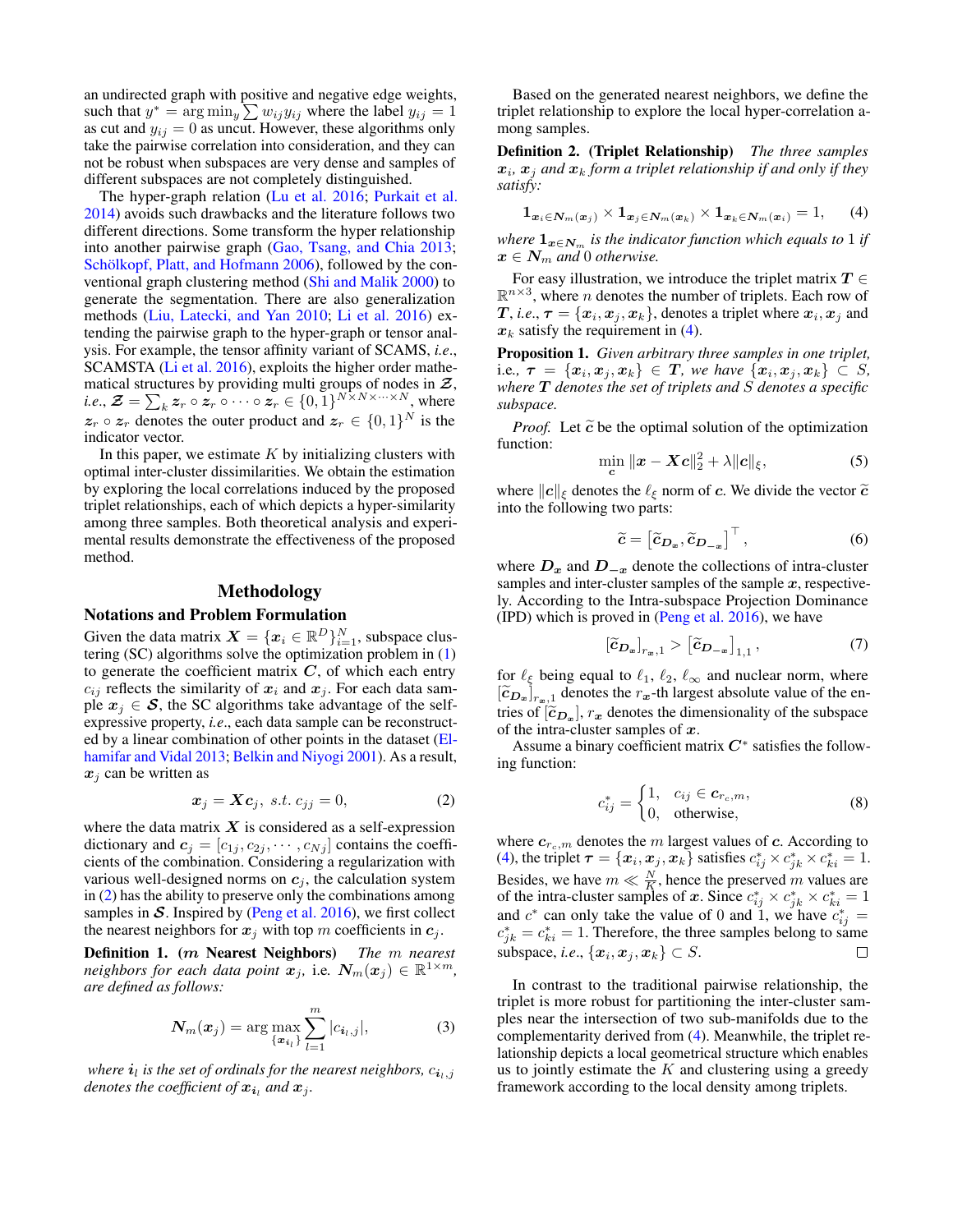In the clustering process, we iteratively fuse samples into the clusters, *i.e.*,  $\{C_i\}_{i=1}^K$ , where  $\widehat{K}$  denotes the estimated number of clusters. Therefore, In the *I*-th iteration, we define the set of "in-clusters" triplets  $T_{in}^I$  which are already assigned into clusters, and the set of "out-of-clusters" triplets  $T_{out}^I$ which should be assigned in the following iterations. For easy illustration, we reshape the matrices  $\mathbf{T}_{in}^I \in \mathbb{R}^{p \times 3}$  and  $T_{out}^I \in \mathbb{R}^{q \times 3}$  to the vectors  $X_{in}^I \in \mathbb{R}^{3p}$  and  $X_{out}^I \in \mathbb{R}^{3q}$ , both of which preserve the frequency of each sample. We then propose to optimize two new rewards, *i.e*., the model selection and the fusion reward.

Definition 3. (Model Selection Reward) *The model se*lection reward  $R_m(\mathcal{C})$  for the clusters  $\{\mathcal{C}_i\}_{i=1}^K$  is defined as:

$$
R_m(\mathcal{C}) = \sum_i f(\mathcal{C}_i | \mathbf{X}_{out}^I) - \lambda_m \sum_i f(\mathcal{C}_i | \mathbf{X}_{in}^I), \qquad (9)
$$

*where* f(C|X) *is a counting function on the frequency that*  $\boldsymbol{x}\, \in\, \boldsymbol{X}_{out}^{I}$  or  $\boldsymbol{x}\, \in\, \boldsymbol{X}_{in}^{I}$  for all  $\boldsymbol{x}\, \in\, \mathcal{C}_{i},\ \lambda_{m}$  denotes the *trade-off.*

By maximizing the model selection reward  $R_m(\mathcal{C})$ , we generate the initialized cluster  $\{\mathcal{C}_i\}_{i=1}^K$  with the following two advantages where  $\hat{K}$  is the estimated number of clusters. 1) Samples in C are of high density, *i.e*., have large amount of correlated samples in  $X_{out}$ , which enables to merge as many in the next iteration; 2) Each  $\mathcal C$  is of little correlation with samples in  $X_{in}$ , which eliminates the overlap of the inter-cluster. Thus, we can simultaneously estimated  $K$  and initialize the clusters by optimizing the model selection reward  $R_m$ .

Definition 4. (Fusion Reward) *The fusion reward optimizes the probability that*  $x_j \in X_{out}$  *being assigned into the cluster* C<sup>i</sup> *, which is defined as:*

<span id="page-3-2"></span>
$$
R_f^i(\mathcal{C}_i|\boldsymbol{x}_j \in \boldsymbol{X}_{out}) = f(\boldsymbol{x}_j|\mathcal{C}_i) + \lambda_f f(\boldsymbol{N}_m(\boldsymbol{x}_j)|\boldsymbol{N}_m(\mathcal{C}_i)),
$$
\n(10)

*where*  $N_m(x_j)$  *denotes the m nearest neighbors of*  $x_j$  *and* Nm(Ci) *denotes the set of* m *nearest neighbors of samples*  $\int$ *in*  $\mathcal{C}_i$ *,*  $\lambda_f$  *denotes the trade-off.* 

We calculate  $\hat{K}$  fusion rewards  ${R_f^i}_{i=1}^K$  for each  $x_j$ , which represent the probabilities that  $x_j$  being assigned into clusters  $\{C_i\}_{i=1}^K$ , respectively. We then merge  $x_j$  into the cluster with the largest fusion reward, and move the  $x_j$  from  $\mathbf{X}_{out}$  to  $\mathbf{X}_{in}$ .

To determine the first triplet for construct a new cluster, we propose to maximize the local density defined as follows.

<span id="page-3-1"></span>Definition 5. (Local Density) *The local density of the triplet*  $\tau$  *regarding to the*  $X_{out}$  *is defined as follows:* 

$$
\rho(\boldsymbol{\tau}, \boldsymbol{X}_{out}) = \sum_{j=1}^{|n|} f(\boldsymbol{x}_{n_j} | \boldsymbol{X}_{out}), \qquad (11)
$$

*where*  $x_{n_i}$  *denotes the sample in current triplet*  $\tau$  *and*  $n$  *is the set of their ordinals,*  $|n|$  *denotes the scale of*  $n$ *.* 

Also, to determine the optimal triplet to merge into the initialized clusters, we define the connection score as follows.

<span id="page-3-0"></span>Algorithm 1 : Automatic Subspace Clustering (autoSC) Input:  $\boldsymbol{X} = [\boldsymbol{x}_1, \cdots, \boldsymbol{x}_N] \in \mathbb{R}^{D \times N}.$ 1: Calculate the correlation matrix  $C$  by [\(1\)](#page-0-0); 2: for  $i = 1 : N$  do 3: Calculate the *m* Nearest Neighbors  $N_m(x_i)$  by [\(3\)](#page-2-2); 4: end for 5: Generate the triplet matrix  $T \in \mathbb{R}^{n \times 3}$  by [\(14\)](#page-4-0); 6: Reshape T to  $\dot{X}_{out} \in \mathbb{R}^{3n}$ ,  $X_{in} = \varnothing$ ; 7:  $K = 1$ ; 8: Calculate  $\tau_{ini}^K$  by [\(15\)](#page-4-1); 9: while  $\rho(\boldsymbol{\tau}_{ini}^{K},\boldsymbol{X}_{out}) > \rho(\boldsymbol{\tau}_{ini}^{K},\boldsymbol{X}_{in})$  do 10:  $\mathcal{C}_{\widetilde{K}} = \tau_{ini}^K$ ; 11:  $C_{\tilde{K}}^{\tilde{K}} = C_{\tilde{K}}^{\tilde{K}} \cup \{ \tau^* \}$  where  $\tau^*$  is calculated by [\(16\)](#page-4-2); 12:  $\boldsymbol{X}_{in} = \boldsymbol{X}_{in} \cup \boldsymbol{\tau}_{ini}^K \cup \{\boldsymbol{\tau}^*\};$ 13:  $\bm{X}_{out} = \bm{X}_{out}/(\bm{\tau}_{ini}^K \cup \{\bm{\tau}^*\});$ 14:  $K = K + 1;$ 15: Calculate  $\tau_{ini}^K$  by [\(15\)](#page-4-1); 16: end while 17: Merge  $C_i$  and  $C_j$  if we have [\(18\)](#page-4-3); Get  $\widehat{K}$  clusters; 18: for  $j = 1 : |X_{out}|$  do 19: Calculate  $C^*$  for x 19: Calculate  $C^*$  for  $x_j$  by [\(19\)](#page-4-4); 20: end for **Output:** The cluster assignment  $\{\mathcal{C}_i\}_{i=1}^K$ .

Definition 6. (Connection Score) *The connection score of the sample*  $x_i$  towards the sample  $x_j$  is defined as:

$$
s(\boldsymbol{x}_i, \boldsymbol{x}_j) = f\left(\boldsymbol{x}_i \middle| \bigcap_{k=1}^{n'} \left(\mathbf{1}_{\boldsymbol{x}_j \in \boldsymbol{\tau}_k} \times \boldsymbol{\tau}_k\right)\right), \qquad (12)
$$

 $where \; 1_{x_j \in \tau_k}$  *is equal to* 0 *when*  $x_j \in \tau_k$  *and otherwise equal to*  $1$ ,  $n'$  is the number of all triplets in  $T_{out}$ .

Note both definitions can be easily extended with different components,  $e.g., \tau$ 's or C's, of which the extension can be found in the supplementary material.

#### The Clustering Model based on Triplets

We greedily optimize the proposed model selection reward  $R_m$  and the fusion reward  $R_f$  in autoSC to simultaneously estimate the number of clusters and generate the segmentation among samples:

$$
\max_{\mathcal{G}, \widehat{K}} \sum_{k=1}^{\widehat{K}} R_m(\mathcal{G}_k) + \lambda \sum_{k=1}^{\widehat{K}} R_f(\mathcal{G}_k | \mathbf{X}),
$$
\n
$$
s.t. \mathcal{G}_k \bigcap \mathcal{G}_{k' \neq k} = \varnothing, \bigcup_{k=1}^{\widehat{K}} \mathcal{G}_k = [1, \cdots, N],
$$
\n(13)

where  $\lambda$  is the trade-off,  $\mathcal{G} = \{ \mathcal{G}_1, \cdots, \mathcal{G}_{\widehat{K}} \}$  denotes the set of the result groups,  $K$  is the estimated number of clusters and  $[1, \cdots, N]$  denotes the universal ordinal set of samples.

We illustrate the proposed autoSC in Algorithm [1.](#page-3-0) In this section, we interpret the implementation details of the optimization in three steps including: 1) generating the triplet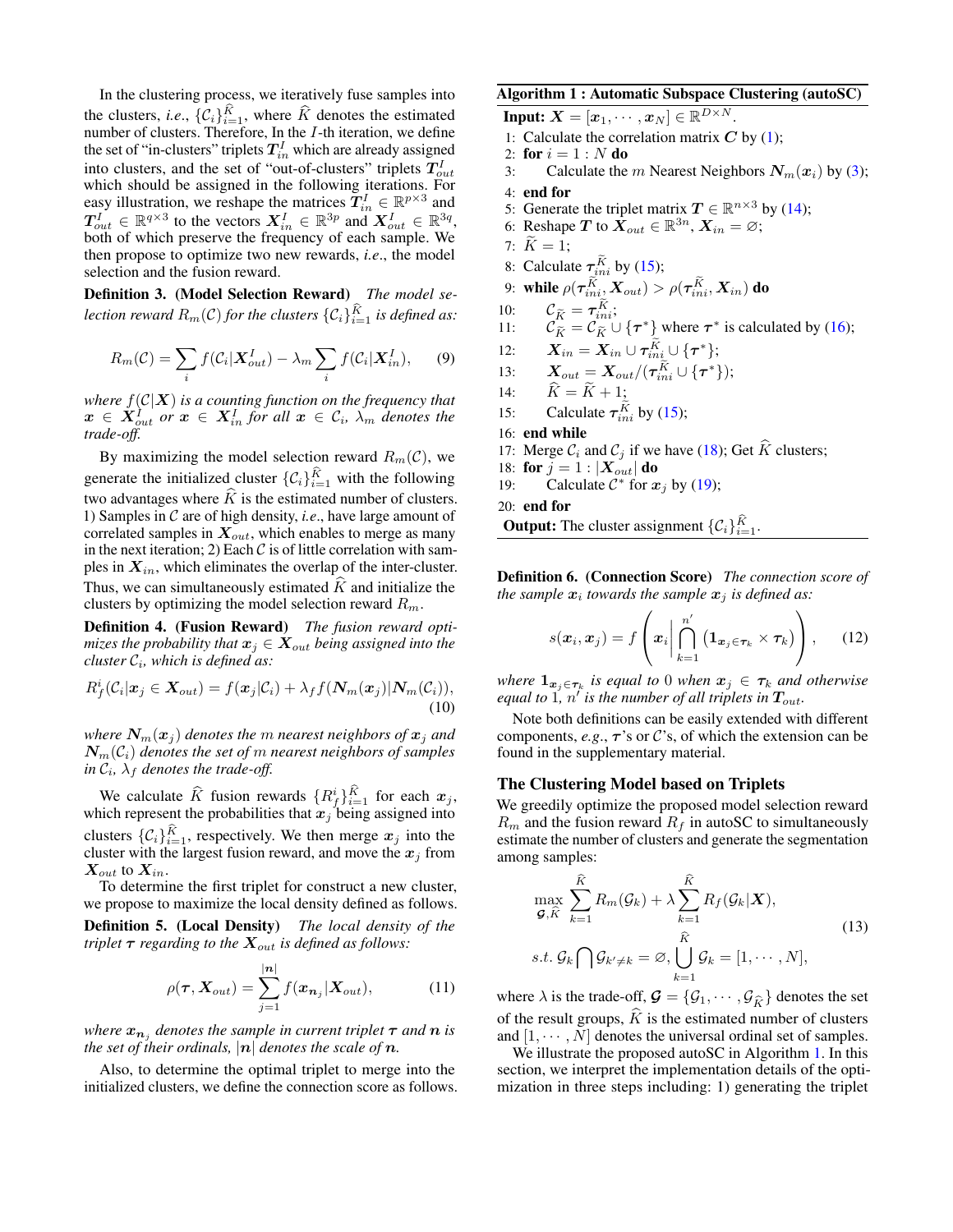relationships  $T$  from the coefficient matrix  $C$ ; 2) estimating the number of clusters  $\hat{K}$  and initializing the clusters  $\hat{C}$ ; 3) assigning the samples  $x \in X_{out}$  into proper cluster.

The Generation of Triplets The coefficient matrix  $C$  reflects the correlations among samples [\(Elhamifar and Vidal](#page-7-0) [2009\)](#page-7-0). Larger value indicates stronger belief for the connection between samples. For instance,  $c_{ij} > c_{ik}$  indicates a larger probability for  $x_i$  and  $x_j$  being in the same cluster over  $x_i$  and  $x_k$ . Accordingly, we explore the intrinsic local correlations among samples by the proposed triplets derived from  $C$ .

Many subspace representations guarantee the mapping invariance via a dense coefficient matrix  $C$ . However, the generation of triplets relies only on the strongest connections to avoid the wrong assignment. Therefore, for each column of  $C$ , *i.e.*,  $c_i$ , we preserve only the top m values which are then modified to 1 for a new binary coefficient matrix  $C^*$ .

Then, we extract each triplet from  $C^*$  by the following function:

<span id="page-4-0"></span>
$$
\tau = \{x_{n_1}, x_{n_2}, x_{n_3}\} \in T,
$$
  
if and only if :  $c_{n_1 n_2}^* \times c_{n_2 n_3}^* \times c_{n_3 n_1}^* = 1,$  (14)

where  $c_{xy}^*$  denotes the xy-th value of  $C^*$ . Note each sample  $x$  can belong to many triplets. Therefore, we consider each  $\tau$  as a meta-element in the clustering, which improves the robustness due to the complementarity constraints.

**The Initialization of the Clusters** In the  $I$ -th iteration, we first determine the initialized triplet (termed as  $\tau_{ini}^I$ ) from  $T_{out}$  to be the basement of the cluster C. Then, we merge the most correlated samples of  $\tau_{ini}^I$  into C. Finally, we detect the repetitiveness between  $\mathcal C$  and the "in-cluster" samples  $\boldsymbol X_{in}^I$ to avoid the redundancy.

Following [\(Rodriguez and Laio 2014\)](#page-7-9), we initialize a new cluster from  $\tau_{ini}^I$  with highest local density:

$$
\tau_{ini}^I = \arg\max_{\boldsymbol{\tau}} \ \rho(\boldsymbol{\tau}, \boldsymbol{X}_{out}^I), \tag{15}
$$

where  $\rho$  calculate the local density as shown in Definition [5.](#page-3-1) The high local density of the triplet evokes the most connections between  $\tau_i$  and other triplets, which induces the most connections between  $x_{n_j}$  and other samples in  $X_{out}^I$ .

Once the initialized triplet  $\tau_{ini}^I$  is determined, we iteratively extend the cluster  $C$  by fusing the most confident triplets. For each triplet  $\tau_i$  in  $T_{out}$ , we calculate the sum of the connection score regarding the samples in  $C$  to greedily determine whether the samples in  $\tau_i$  should be assigned into C:

$$
\tau^* = \arg \max_{\tau} \sum_{j=1}^3 \sum_{\kappa}^{|m|} s_{n_j m_{\kappa}},
$$
  
s.t. 
$$
\sum_{j=1}^3 \sum_{\kappa}^{|m|} s_{n_j m_{\kappa}} > 1; \{\boldsymbol{x}_{n_j}\}_{j=1}^3 \in \tau; \{\boldsymbol{x}_{m_{\kappa}}\}_{\kappa=1}^{|m|} \in C,
$$
  
(16)

where  $n, m$  denote the set of ordinals for the samples in  $\tau$ and  $C$ , respectively. We iteratively update the auxiliary sets  $T_{out}^I, T_{in}^I, X_{out}^I$  and  $X_{in}^I$  in the iteration.



Figure 1: The visualization of the clustering labels for four methods, *i.e*., (a) SCAMS, (b) DP, (c) SVD, (d) DP-space and (e) the proposed autoSC. The experiments are executed on the extended Yale B dataset with 8 subjects. As shown, SCAMS over-segments the samples, while DP-space assigns the majority into one cluster. The proposed autoSC does not suffer from these problems.

We terminate the process of model selection and get  $K$ clusters if and only if  $\tau_{ini}^{K+1}$  satisfies:

<span id="page-4-5"></span>
$$
\rho(\tau_{ini}^{\widetilde{K}+1}, \boldsymbol{X}_{out}^{\widetilde{K}+1}) \leq \rho(\tau_{ini}^{\widetilde{K}+1}, \boldsymbol{X}_{in}^{\widetilde{K}+1}).
$$
 (17)

Specifically, if the samples of  $\tau_{ini}^{K+1}$  are of high frequency in  $\boldsymbol{X}^{K+1}_{in}$ , *i.e.*, the triplet with the highest local density in  $\boldsymbol{T}^{K+1}_{out}$ is already contained in  $T_{in}^{K+1}$ , we consider the clusters are sufficient for modeling the intrinsic sub-manifolds.

<span id="page-4-1"></span>We also introduce an alternative step to check the redundancy among clusters  $\{C_i\}_{i=1}^K$ . We calculate the connection scores s for small-scale clusters against others, and merge the highly correlated clusters  $\mathcal{C}_i$  and  $\mathcal{C}_j$  if we have

<span id="page-4-3"></span>
$$
s_{ij} > \min(|\mathcal{C}_i|, |\mathcal{C}_j|), \tag{18}
$$

where  $|\mathcal{C}|$  denotes the number of samples in  $\mathcal{C}$ . We then get the initialized clusters  $\{\mathcal{C}_i\}_{i=1}^K$ , where  $\widehat{K}$  is the estimated number of clusters and  $\hat{K} < \tilde{K}$ .

The Assignment of the Remaining Samples In this stage, we assign each of the remaining samples into clusters which evokes an optimal fusion reward. For  $x_j$ , we find its optimal cluster  $C^*$  by the following equation:

$$
\mathcal{C}^* = \arg \max_{\mathcal{C}_i} R_f(\mathcal{C}_i | \mathbf{x}_j), \ \ i \in \{1, 2, \cdots, \widehat{K}\}, \qquad (19)
$$

<span id="page-4-2"></span>where  $R_f(\mathcal{C}|\mathbf{x})$  is the fusion reward defined by [\(10\)](#page-3-2).

#### <span id="page-4-4"></span>Experiment

#### Setup

In the experiments, we first compare the proposed autoSC with various automatic methods on two benchmark datasets, *i.e*., the extended Yale B and the COIL-20 dataset. Then, we verify the robustness of the proposed method with combinations to different  $C$  derived from various subspace representations. We also design comprehensive evaluation metrics to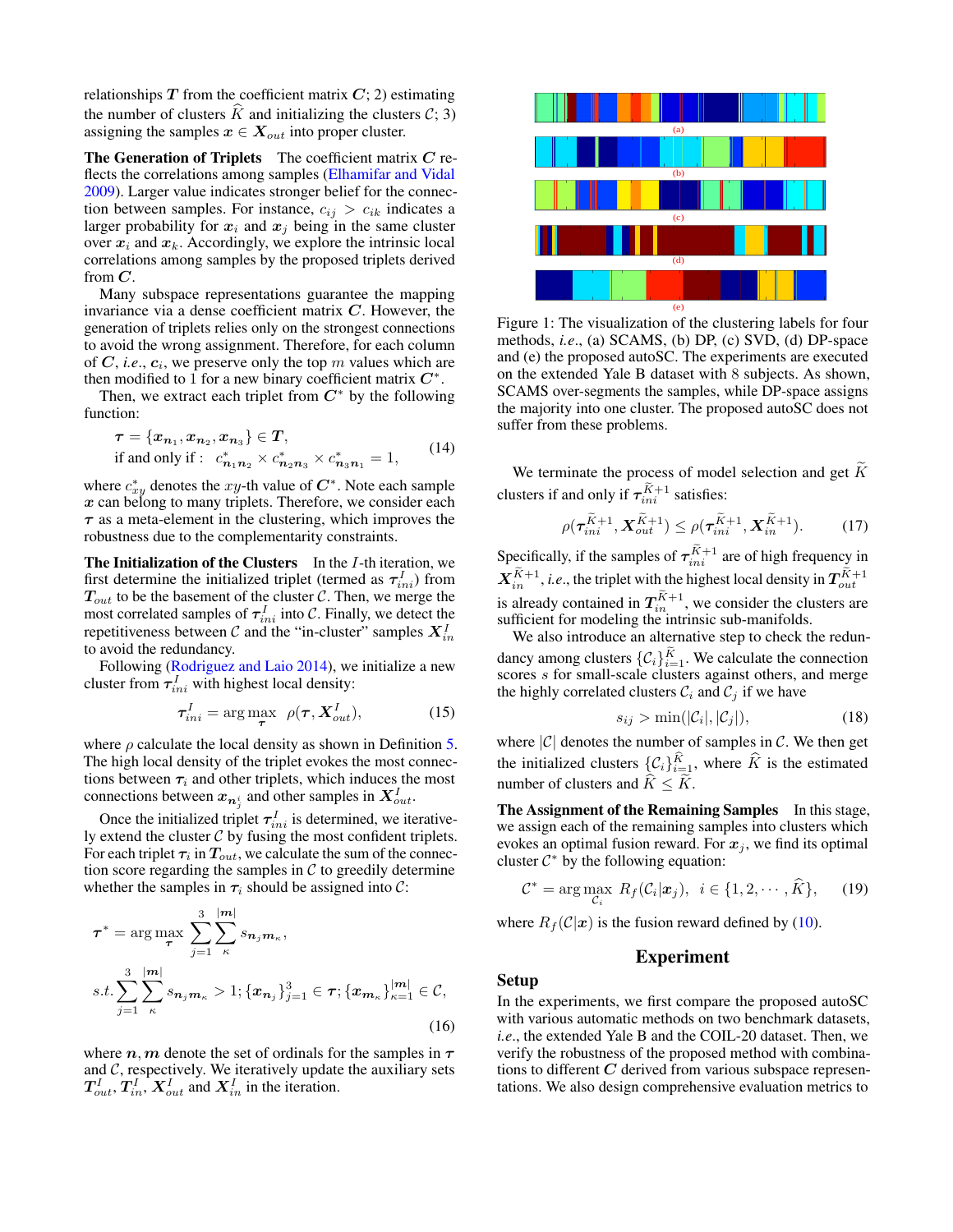<span id="page-5-0"></span>Table 1: Overall Comparison between autoSC and other algorithms on subsets of the extended Yale B and COIL-20 dataset. The coefficient matrix  $C$  derived from SMR is utilized as the correlation matrix of DP, SVD and the proposed autoSC. As shown, autoSC achieves the state-of-the-art performance on all reported configurations.

| Methods      | <b>Metrics</b>  | extended Yale B |        |        | $COLL-20$ |        |        |
|--------------|-----------------|-----------------|--------|--------|-----------|--------|--------|
|              |                 | 8               | 15     | 30     |           | 10     | 15     |
| <b>SCAMS</b> | $NC_{e}$        | 9.26            | 23.60  | 76.22  | 8.48      | 19.72  | 32.40  |
|              | <b>NMI</b>      | 0.7183          | 0.7272 | 0.7266 | 0.5885    | 0.6527 | 0.6668 |
| DP           | $NC_{e}$        | 3.06            | 7.84   | 24.76  | 2.22      | 5.30   | 9.72   |
|              | <b>NMI</b>      | 0.6196          | 0.5026 | 0.2166 | 0.6864    | 0.4467 | 0.3643 |
| <b>SVD</b>   | $NC_{e}$        | 2.40            | 9.06   | 24.00  | 0.48      | 2.58   | 8.36   |
|              | <b>NMI</b>      | 0.7078          | 0.4993 | 0.2808 | 0.7024    | 0.7127 | 0.7224 |
| DP-space     | NC <sub>e</sub> | 2.08            | 8.96   | 23.92  | 0.78      | 4.78   | 9.38   |
|              | <b>NMI</b>      | 0.0343          | 0.0226 | 0.0406 | 0.0904    | 0.0829 | 0.0718 |
| autoSC       | NC <sub>e</sub> | 0.76            | 2.08   | 4.98   | 0.38      | 1.18   | 0.80   |
|              | <b>NMI</b>      | 0.9062          | 0.8589 | 0.8287 | 0.8315    | 0.7701 | 0.7266 |

validate the clustering performance, *e.g*., the error rate of the number of clusters and the triplets, *etc*. All reported results are the average of 50 trials.

Methods We make comparisons with the following methods: SCAMS [\(Li et al.](#page-7-6) 2016), density peak based method (DP) [\(Rodriguez and Laio 2014\)](#page-7-9), singular value decomposition based method (SVD) [\(Liu et al.](#page-7-25) 2013) and DPspace [\(Wang and Zhu 2015\)](#page-7-4). Besides, we utilize the following subspace representation methods to generate different coefficient matrix  $C$ , including LRR [\(Liu, Latecki, and Yan](#page-7-19) [2010\)](#page-7-19), CASS [\(Lu et al.](#page-7-21) 2015), LSR [\(Lu et al.](#page-7-20) 2012), smooth representation (SMR) [\(Hu et al.](#page-7-18) 2014) and ORGEN [\(You et](#page-7-22) al. [2016\)](#page-7-22). The coefficient matrix  $C$  is then used to calculate the triplet relationships for the proposed autoSC.

Metrics To evaluate the performance of the proposed triplets, we define the error rate  $A$  as follows:

$$
\mathcal{A} = \frac{1}{n} \sum_{i=1}^{n} \frac{3 - f(\tau_i | \mathbf{g}_i^*)}{2},
$$
 (20)

where *n* denotes the number of the triplets and  $f(\tau | g^*)$  is the counting function on the frequency that  $x \in g^*$  for all  $x \in \tau$ . Here the output of f ranges from 0 to 2. The dynamic set  $g_i^*$  consists of samples in one subspace S according to the ground truth, where S contains as many samples in  $\tau_i$  as possible.

We introduce the error rate of the number of clusters  $(NC_e)$ as the primary evaluation metric for the clustering methods which estimate the number of clusters  $\hat{K}$  automatically:

$$
NC_e = \frac{1}{M} \sum_{i=1}^{M} |\hat{K}_i - K|,
$$
\n(21)

where  $K$  is the real number of clusters,  $M$  is the number of trials and  $K_i$  is the estimated number of clusters in the *i*-th<br>trial. We also use the standard narmalized nutrial information trial. We also use the standard normalized mutual information (NMI) [\(Li et al.](#page-7-33) 2003) to measure the similarity between two clustering distributions, *i.e*., the prediction and the ground truth. With respect to NMI, the entropy illustrates the nondeterminacy of one clustering to the other, and the mutual

<span id="page-5-1"></span>Table 2: The evaluation results of  $A$  for the proposed autoSC on the extended Yale B (eYaleB) and COIL-20 dataset. For each column, we utilize the coefficient matrix of a specific subspace representation module. As shown, the autoSC achieves consistency on the calculation of the triplets, which guarantees the performance of the model selection and clustering process.

| <b>Datasets</b> |    | LRR    | CASS   | <b>LSR</b> | <b>SMR</b> | ORGEN  |
|-----------------|----|--------|--------|------------|------------|--------|
|                 | 8  | 0.0155 | 0.0158 | 0.0144     | 0.0135     | 0.0166 |
| eYaleB          | 15 | 0.0147 | 0.0148 | 0.0148     | 0.0149     | 0.0145 |
|                 | 30 | 0.0176 | 0.0157 | 0.0181     | 0.0181     | 0.0177 |
|                 | 5  | 0.0185 | 0.0195 | 0.0188     | 0.0175     | 0.0196 |
| 701120          | 10 | 0.0252 | 0.0198 | 0.0188     | 0.0182     | 0.0210 |
|                 | 15 | 0.0224 | 0.0203 | 0.0212     | 0.0196     | 0.0215 |

information quantifies the amount of information that one variable obtains from the other.

#### The Comparisons among Automatic Clustering

We conduct experiments on two datasets (the extended Yale B and the COIL-20) with different number of subjects, and compare four methods with the proposed autoSC on the metrics of  $NC_e$  and NMI. For DP, SVD and our autoSC, the optimization module in SMR [\(Hu et al.](#page-7-18) 2014) is employed to generate the coefficient matrix  $C$ . The DP-space method simultaneously estimates the  $K$  and finds the subspaces without the requirement of coefficient matrix. All parameters of the contrasted methods are tuned to be the best. Table [1](#page-5-0) and Figure [1](#page-4-5) show the performance.

As shown, the averaged  $NC_e$  of autoSC is relatively smaller than others on all experimental configurations, meaning that we can give a close estimation on the number of clusters. For example, the estimated  $\hat{K}$  on the extended Yale B with 8 subjects has the deviation which is less than 1, and evokes the NMI higher than 0.9. SVD achieves comparable result on the small-scale configuration of each dataset, but the performance turns to be bad when the number of samples increases. It is mainly because that the largest gap between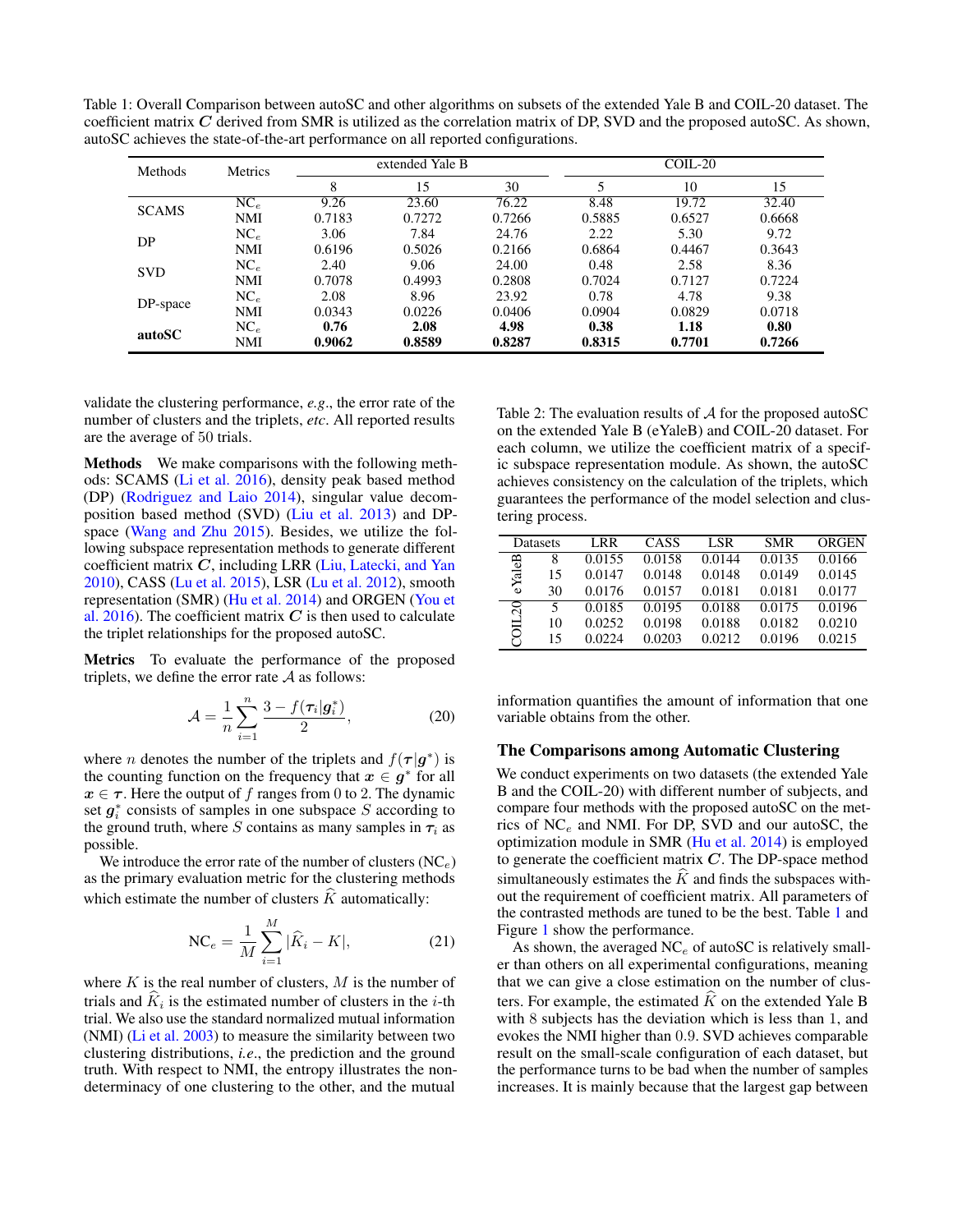

<span id="page-6-0"></span>Figure 2: The extension to different subspace representations on the extended Yale B dataset with 8 subjects. The left figure denotes the comparison of four methods using the  $NC_e$  metric while the right one is regarding the NMI. Each point in the curves is derived by the combination of clustering method and subspace representation. As shown, the proposed autoSC achieves consistent performance on the evaluation of  $NC_e$ .



<span id="page-6-1"></span>Figure 3: The coefficient matrix  $C$  derived from different methods on the extended Yale B dataset with 3 subjects. The white regions denote the locations with non-zero coefficients. Different methods, *i.e*., (a) LRR, (b) CASS, (c) LSR, (d) SMR and (e) ORGEN, induce C with different characteristics, *e.g*., (d) derived from SMR is block-diagonal yet (e) derived from ORGEN is sparse.

the pair of singulars decreases when the number of clusters getting larger. SCAMS performs comparably for the NMI on both datasets, however, as is illustrated in Figure [1](#page-4-5) (a) and Table [1,](#page-5-0) it provides a much larger  $\hat{K}$  than the ground truth, *e.g.*,  $\hat{K} > 100$  when  $K = 30$  on the extended Yale B dataset. The NMI is friendly to the situation of over-segmentation, making the metric  $NC_e$  be the primary evaluation of the S-CAMS method. The DP-space performs well on  $NC_e$ , but has bad performance on the NMI. It is because that most samples are assigned into one cluster, and the other clusters are of small scale. As a contrast, our autoSC achieves favorable results with a satisfied generalization ability.

#### The Robustness to Subspace Representations

As illustrated, the methods including SCAMS [\(Li et al.](#page-7-6) 2016), SVD [\(Liu et al.](#page-7-25) 2013) and our autoSC require the coefficient matrix  $C$  as input. Also, for DP [\(Rodriguez and Laio 2014\)](#page-7-9), it needs to calculate the distance among samples. We calculate the distance  $d_{ij}$  between samples  $\hat{x_i}$  and  $\hat{x_j}$  by  $d_{ij} = \frac{1}{c_{ij}}$ rather than the simple Euclidean distance. To verify the robustness of the proposed autoSC regarding various subspace representations, we calculate the coefficient matrix  $C$  using 5 subspace representation modules, followed by the combinations with the 4 methods which automatically estimate the number of clusters and segment the samples.

Table [2](#page-5-1) shows the evaluation results of  $A$  on both datasets

with the combinations of 5 subspace representations. The experimental results on the extended Yale B dataset with 8 subjects are reported in Figure [2,](#page-6-0) while other similar experiments with different configurations can be found in the supplementary material. Moreover, we visualize the coefficient matrix  $C$  derived from 5 subspace representation modules in Figure [3.](#page-6-1) We can see from Figure [2](#page-6-0) that the SCAMS, DP and SVD methods are sensitive on the choice of the subspace representation module. For example, DP estimates the  $K$  as a relatively close value to the ground truth when combined with SMR (NC $_e$  = 3.06), but generates a totally wrong estimation when combined with LRR (NC $_e = 265.60$ ). Different subspace representation modules generate coefficient matrices with various intrinsic properties [\(Vidal 2011\)](#page-7-1), thus the parameter for truncation error  $\epsilon$  needs to be tuned carefully.

For the proposed autoSC, it is stable on different combinations considering the metric of  $NC_e$  and A, which demonstrates the complementary ability of the proposed method. For all combinations, the error rate of the triplets obtained from  $(14)$  is less than  $2\%$ , which guarantees the consistency of the proposed autoSC with different kind of C. Furthermore, it shows better performance when combined with CASS, LSR and SMR than other combinations on both metrics in Figure [2.](#page-6-0) The reason lies on the guarantee of the mapping invariance which is termed as the grouping effect [\(Lu et al.](#page-7-21) 2015; [Lu et al.](#page-7-20) 2012; [Hu et al.](#page-7-18) 2014), together with the filtering of weak connections and the self-constraint among samples within triplets. As shown in Figure  $3$  (b), (c), (d), the coefficient matrices are dense while it shows block-diagonal structure in Figure [3](#page-6-1) (d) and each block corresponds to one cluster. Therefore, the nearest neighbors which are used to generate the triplets can be chosen precisely. As shown in Figure [3](#page-6-1) (b), (c), (d), the coefficient matrices are dense and block-diagonal which evokes effective triplets. The autoSC can not achieve satisfied performance when combined with the ORGEN as shown in Figure [2.](#page-6-0) It is because that the  $C$  derived from ORGEN is too sparse which contains insufficient localities for constructing effective triplets.

## Conclusion

In this paper, we propose the autoSC method to simultaneously estimate the number of clusters and segment the samples according to the coefficient matrix derived by off-the-shelf subspace representations. We consider this problem as an optimization process on two reward functions at the same time, of which the model selection reward constrains the number of clusters and the fusion reward facilitates the segmentation of the samples. These two functions are greedily maximized during the clustering process, utilizing the predefined data structure termed triplet relationship. The triplet is more robust than the pairwise relationships when partitioning the intercluster samples near the intersection of two sub-manifolds due to the complementarity of multiple constraints. Besides, it evokes mutual restrictions of neighbors thus depicts a local geometrical structure, by which we can calculate the segmentation greedily. Extensive experiments on the benchmarks demonstrate the effectiveness of our approach.